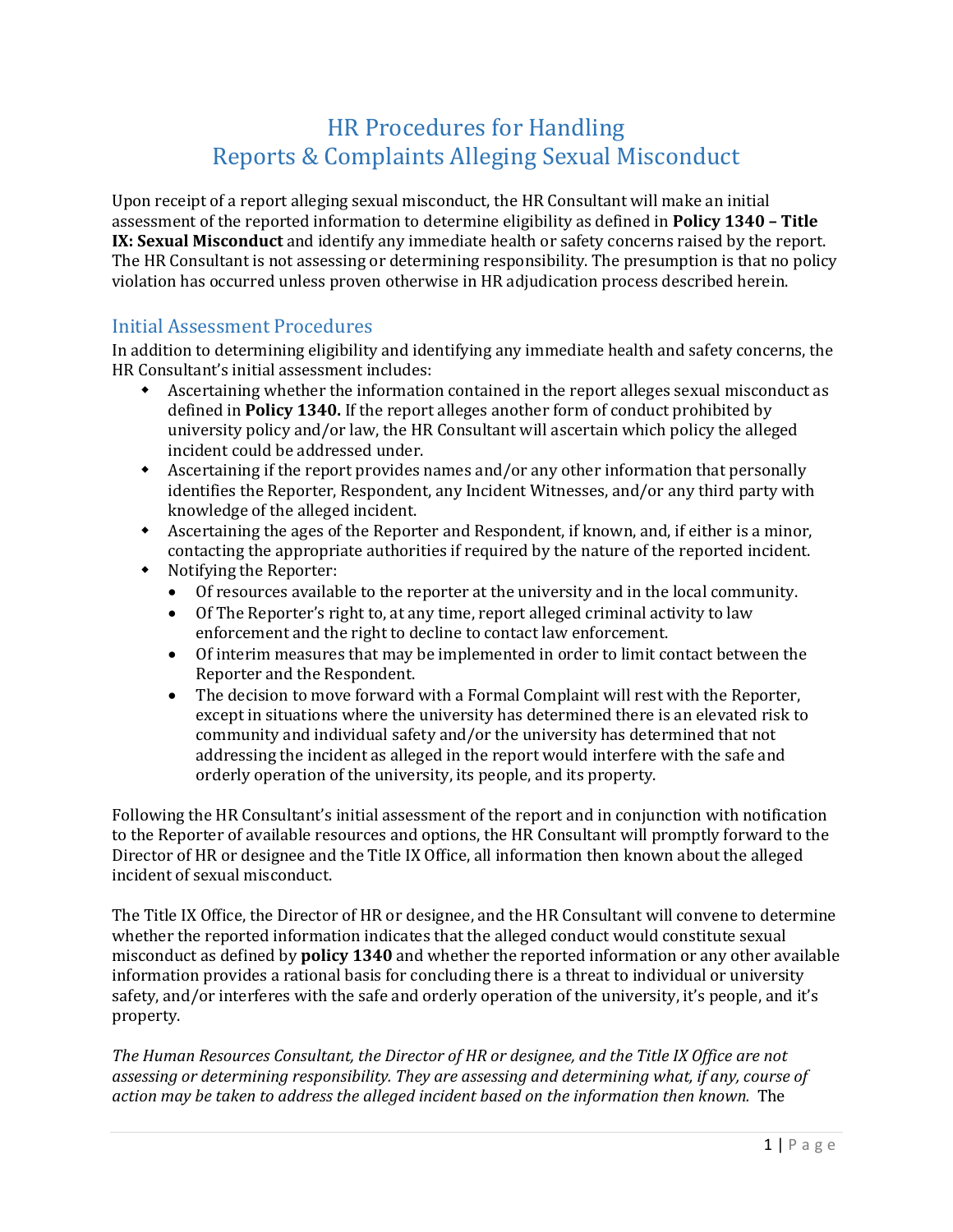presumption is that no policy violation has occurred unless proven otherwise. The HR Consultant, Title IX Coordinator or designee, and the Director of HR or designee will convene as many times as necessary as new information is obtained.

If the HR Consultant, Director of HR or designee, and the Title IX Office determines that the information in the report alleges sexual misconduct as defined by **Policy 1340** and provides a rational basis for concluding there is a threat to individual or university safety, and/or interferes with the safe and orderly operation of the university, its people, or its property, then a Formal Complaint Process will be initiated by Human Resources. The HR Consultant will ensure the Reporter is informed that Human Resources will be moving forward with a Formal Complaint process and will invite the Reporter to participate.

If the HR Consultant, the Director of HR or designee, and the Title IX Staff determine that the information in the report does not allege sexual misconduct as defined in **Policy 1340** but alleges another form of conduct prohibited by university policy, the HR Consultant and Director of HR or designee will determine what policy and procedures apply to address the alleged incident. The HR Consultant will ensure the Reporter is informed of what policy the allegation will be addressed under and what, if any, role the Reporter may have in the procedures.

#### Formal Complaint Process

Human Resources will use these procedures to administer the investigation of a Formal Complaint of sexual misconduct. Refer to **Policy 1340** for information on what types of reports of alleged sexual misconduct are eligible for the filing of a Formal Complaint.

The HR Consultant who has responsibility for the Reporter and Respondent's department(s) will not be assigned to investigate formal complaints of sexual misconduct. Instead, the HR Director will assign another HR Consultant or HR employee to investigate the Formal Complaint. The role of the HR Consultant or designee who is assigned to investigate a Formal Complaint of sexual misconduct is to serve as a neutral fact finder and not to make determinations about whether or not a policy violation has occurred.

### Outline of Formal Complaint Investigation

- The Reporter initiates the Formal Complaint process by signing a Formal Complaint Form. In cases where Human Resources is initiating the Formal Complaint Process, the HR Consultant who received the report will fill out and sign the Formal Complaint form.
- The Director of Human Resources or designee will appoint an investigator. The investigator will be an employee of Human Resources who was not involved in receiving the initial report or providing resources to the reporter or respondent.
- The HR Consultant will notify the Respondent and the Respondent's supervisor of the existence of the Formal Complaint. The HR Consultant will meet with the Respondent for an Initial Advising Meeting to explain the procedures that will be used to investigate the formal complaint.
- The assigned investigator will make contact with the Reporter and Respondent to schedule a time to meet with them separately to collect their statements, evidence, and the names and contact information of Incident Witnesses.
- The assigned Investigator will collect statements from Incident Witnesses. All investigative work will be conducted as quickly as possible, but may be impacted by evidence collection, witness statements, etc. as necessary to ensure a thorough investigation.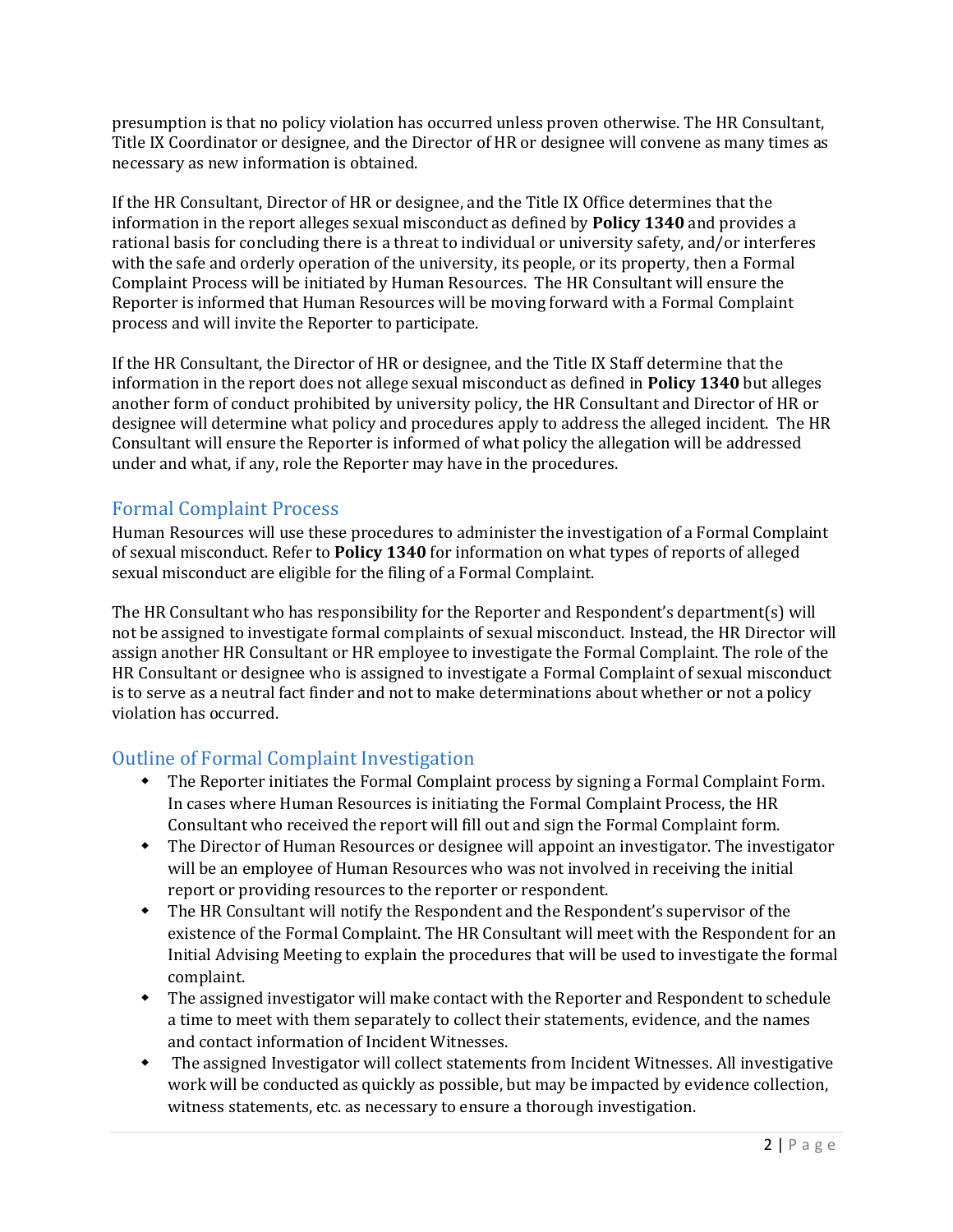- The assigned investigator will compile all information into an Initial Investigation Report.
- The Reporter and Respondent will be provided an opportunity to review the Initial Investigation Report and submit additional evidence, statements, and additional Incident Witness contact information provided such information is submitted to the assigned Investigator within five business days after the receipt of the Initial Investigation Report.
- The assigned investigator will compile a Final Investigation Report that will consist of the Initial Investigation Report, any materials submitted by the Reporter and Respondent after their review of the Initial Investigation Report, provided such materials were submitted by the established deadlines, and any additional witness interviews or statements collected by the Investigator.
- The Reporter and Respondent will be provided an opportunity to review the Final Investigation Report and submit a Final Response, which will be added to the Final Investigation Report, provided the Final Response is submitted to the Investigator within three business days after the receipt of the Final Investigation Report.
- The Investigator will then transfer the Final Investigation Report to the Human Resources Consultant assigned to the Respondent's work unit.

If the Respondent is an Instructional Faculty Member or A&P Faculty Member with Tenure, the HR Consultant will transfer the Final Investigation Report to the Title IX Staff for Faculty who will determine next steps, including whether the case will be adjudicated through the Faculty Sexual Misconduct Accountability Process (see Academic Affairs website).

## Formal Adjudication Procedures for Wage, Classified, and A&P Faculty without **Tenure**

- The HR Consultant will convene with the Respondent's Associate Vice President or designee to review the Final Investigation Report. The Respondent's AVP or designee will determine, based on a preponderance of the evidence if a policy violation occurred. This may involve the Respondent's AVP or designee meeting individually with the Reporter and Respondent for them to share their perspectives. In cases where an employee is found responsible, the AVP or designee over the Respondent will collaborate with the HR Consultant to determine an appropriate sanction.
- The Respondent's AVP or designee will simultaneously notify the Reporter and Respondent regarding his/her decision, which may include the rationale for the decision and any applicable appeal procedures. In cases where a Respondent is found responsible, the Respondent will receive notification of the sanction recommended by the AVP or designee, which may include the rationale for the sanction. In accordance with state law regarding privacy of personnel information, the Reporter will only be informed of any sanctions and rationale for sanctions that directly affect the Reporter.
- The Reporter and Respondent may appeal the decision of the Respondent's AVP or designee on the grounds of procedural error or new evidence that was not available at the time of the investigation. The deadline for submitting an appeal to the Vice President will be five days after the Reporter and Respondent were notified of the AVP or designee's decision. If one or both parties submit an appeal, the other party will be provided an opportunity to view the appeal and submit a response to the appeal. The deadline for submitting a response will be five days after the party received notification of the existence of the appeal.